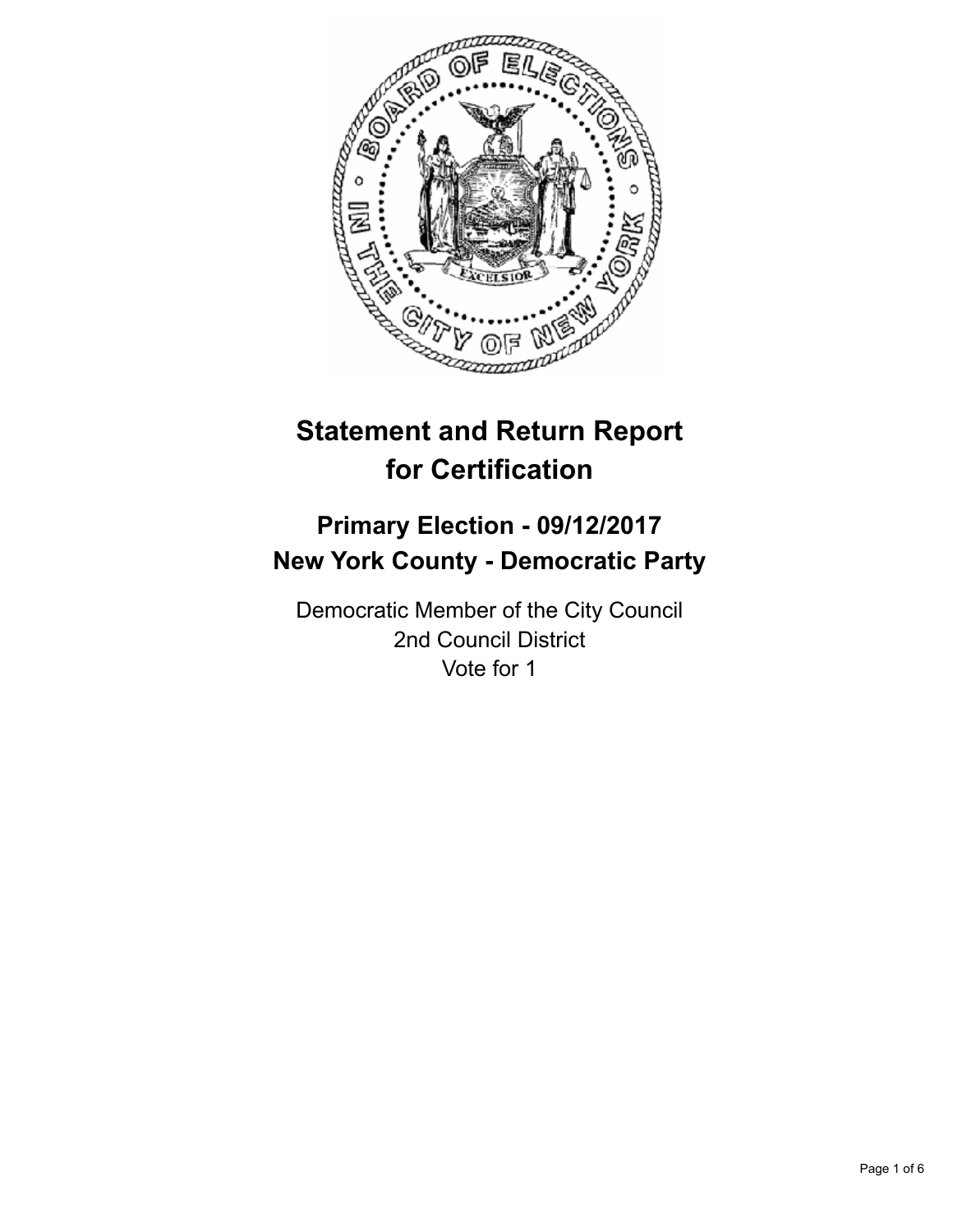

## **Assembly District 65**

| <b>PUBLIC COUNTER</b>                                    | 1,639          |
|----------------------------------------------------------|----------------|
| <b>MANUALLY COUNTED EMERGENCY</b>                        | 0              |
| ABSENTEE / MILITARY                                      | 23             |
| <b>AFFIDAVIT</b>                                         | 11             |
| <b>Total Ballots</b>                                     | 1,673          |
| Less - Inapplicable Federal/Special Presidential Ballots | 0              |
| <b>Total Applicable Ballots</b>                          | 1,673          |
| <b>JASMIN SANCHEZ</b>                                    | 90             |
| RONNIE SUNG CHO                                          | 113            |
| <b>ERIN HUSSEIN</b>                                      | 24             |
| <b>MARY SILVER</b>                                       | 138            |
| <b>CARLINA RIVERA</b>                                    | 1,064          |
| JORGE L. VASQUEZ                                         | 101            |
| AARON FOLTENAVER (WRITE-IN)                              | 1              |
| CHRISTOPHER MARTE (WRITE-IN)                             | 3              |
| MARGARET S. CHIN (WRITE-IN)                              | 4              |
| MARK BELLO (WRITE-IN)                                    | 1              |
| ROBERT E. CRUZ (WRITE-IN)                                | 1              |
| UNATTRIBUTABLE WRITE-IN (WRITE-IN)                       | $\overline{2}$ |
| YOSEF MENDALSBERG (WRITE-IN)                             | 1              |
| <b>Total Votes</b>                                       | 1,543          |
| Unrecorded                                               | 130            |
|                                                          |                |

#### **Assembly District 66**

| <b>PUBLIC COUNTER</b>                                    | 2,883          |
|----------------------------------------------------------|----------------|
| <b>MANUALLY COUNTED EMERGENCY</b>                        | 0              |
| <b>ABSENTEE / MILITARY</b>                               | 61             |
| <b>AFFIDAVIT</b>                                         | 23             |
| <b>Total Ballots</b>                                     | 2,967          |
| Less - Inapplicable Federal/Special Presidential Ballots | 0              |
| <b>Total Applicable Ballots</b>                          | 2,967          |
| <b>JASMIN SANCHEZ</b>                                    | 81             |
| RONNIE SUNG CHO                                          | 272            |
| <b>ERIN HUSSEIN</b>                                      | 97             |
| <b>MARY SILVER</b>                                       | 458            |
| <b>CARLINA RIVERA</b>                                    | 1,776          |
| JORGE L. VASQUEZ                                         | 165            |
| CHRISTOPHER MARTE (WRITE-IN)                             | 1              |
| MANNY CAVACO (WRITE-IN)                                  | 1              |
| PAUL NEWELL (WRITE-IN)                                   | 1              |
| UNATTRIBUTABLE WRITE-IN (WRITE-IN)                       | $\overline{2}$ |
| <b>Total Votes</b>                                       | 2,854          |
| Unrecorded                                               | 113            |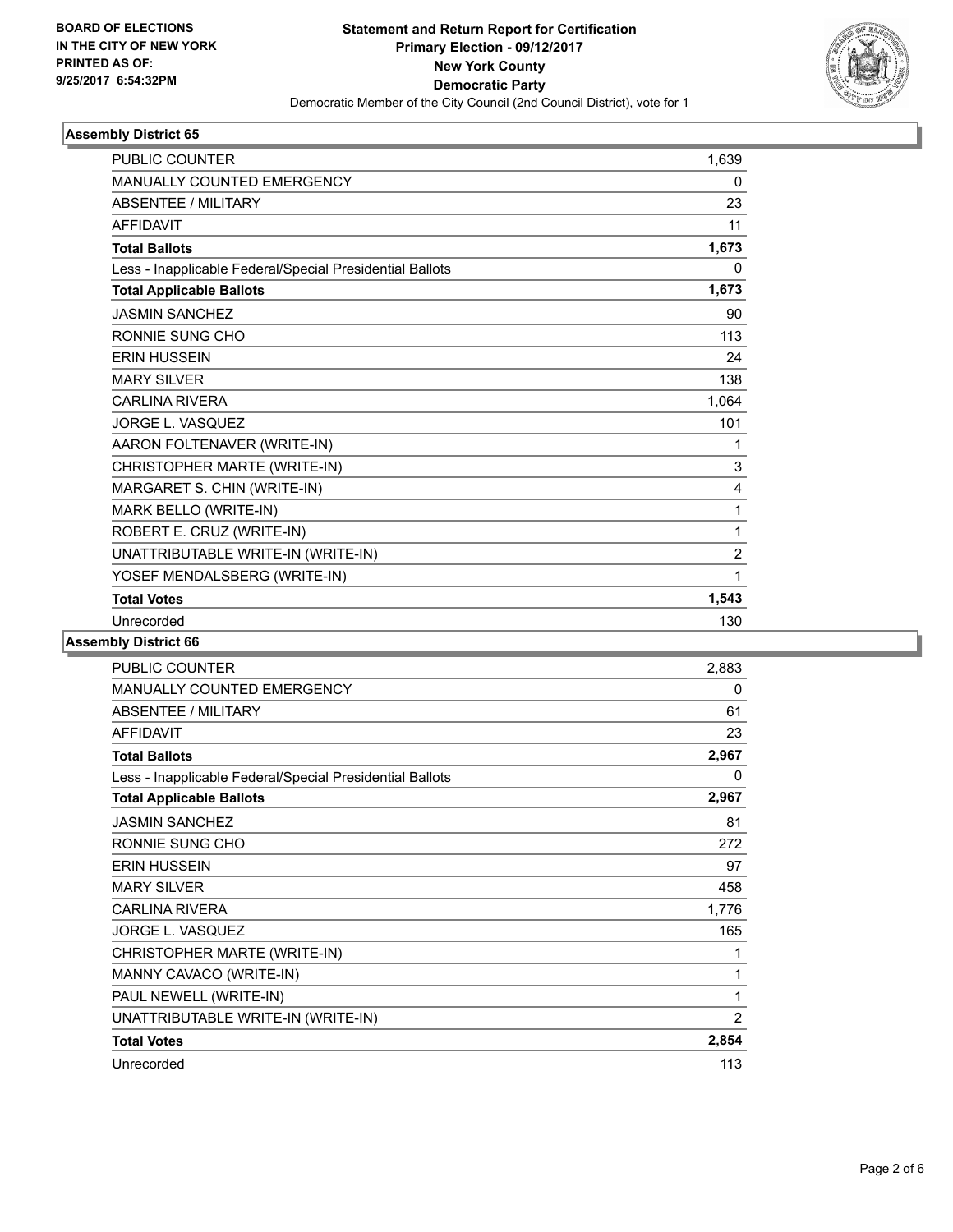

## **Assembly District 73**

| <b>PUBLIC COUNTER</b>                                    | 222            |
|----------------------------------------------------------|----------------|
| <b>MANUALLY COUNTED EMERGENCY</b>                        | 0              |
| ABSENTEE / MILITARY                                      | 4              |
| <b>AFFIDAVIT</b>                                         | $\overline{2}$ |
| <b>Total Ballots</b>                                     | 228            |
| Less - Inapplicable Federal/Special Presidential Ballots | 0              |
| <b>Total Applicable Ballots</b>                          | 228            |
| <b>JASMIN SANCHEZ</b>                                    | 4              |
| RONNIE SUNG CHO                                          | 21             |
| <b>ERIN HUSSEIN</b>                                      | 10             |
| <b>MARY SILVER</b>                                       | 118            |
| <b>CARLINA RIVERA</b>                                    | 60             |
| <b>JORGE L. VASQUEZ</b>                                  | 5              |
| UNATTRIBUTABLE WRITE-IN (WRITE-IN)                       | $\mathbf 1$    |
| <b>Total Votes</b>                                       | 219            |
| Unrecorded                                               | 9              |

#### **Assembly District 74**

|                                                          | 8,168          |
|----------------------------------------------------------|----------------|
| <b>MANUALLY COUNTED EMERGENCY</b>                        | 0              |
| <b>ABSENTEE / MILITARY</b>                               | 208            |
| <b>AFFIDAVIT</b>                                         | 71             |
| <b>Total Ballots</b>                                     | 8,447          |
| Less - Inapplicable Federal/Special Presidential Ballots | 0              |
| <b>Total Applicable Ballots</b>                          | 8,447          |
| <b>JASMIN SANCHEZ</b>                                    | 437            |
| RONNIE SUNG CHO                                          | 701            |
| <b>ERIN HUSSEIN</b>                                      | 104            |
| <b>MARY SILVER</b>                                       | 1,172          |
| <b>CARLINA RIVERA</b>                                    | 5,058          |
| JORGE L. VASQUEZ                                         | 721            |
| ALICE CANCEL (WRITE-IN)                                  | 1              |
| CHRISTOPHER MARTE (WRITE-IN)                             | $\overline{2}$ |
| CLAUDE WINFIELD (WRITE-IN)                               | 1              |
| FENTON LAWLESS (WRITE-IN)                                | 1              |
| HARVEY EPSTEIN (WRITE-IN)                                | 1              |
| HENRY A. MARTUSCELLO (WRITE-IN)                          | 1              |
| HOWARD STERN (WRITE-IN)                                  | 1              |
| JUAN PAGAN (WRITE-IN)                                    | 1              |
| KEITH POWERS (WRITE-IN)                                  | 3              |
| KIETH POWERS (WRITE-IN)                                  | 1              |
| MARGARET S. CHIN (WRITE-IN)                              | 1              |
| SAL SICHON (WRITE-IN)                                    | 1              |
| UNATTRIBUTABLE WRITE-IN (WRITE-IN)                       | 3              |
| <b>Total Votes</b>                                       | 8,211          |
| Unrecorded                                               | 236            |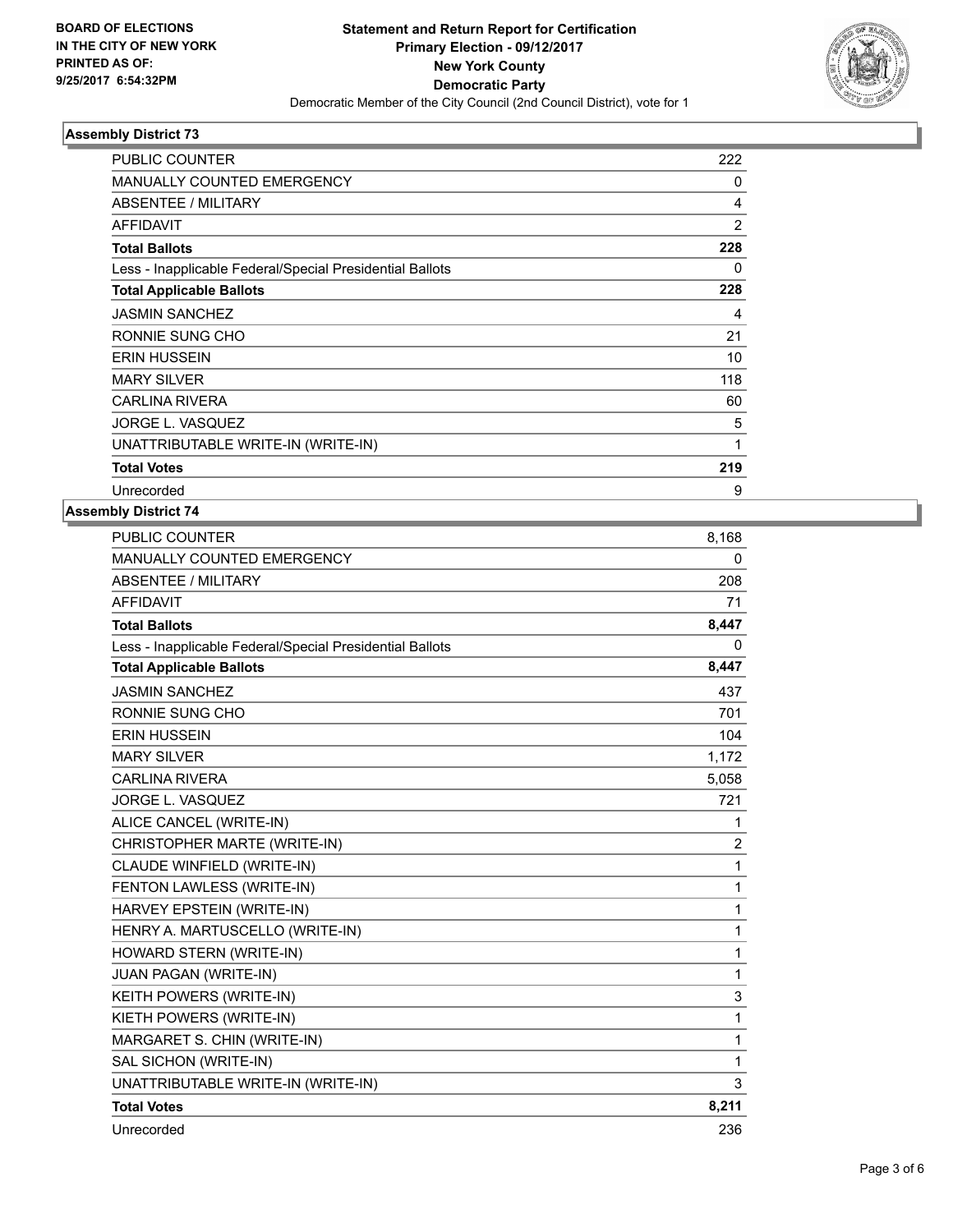

## **Assembly District 75**

| PUBLIC COUNTER                                           | 1,001 |
|----------------------------------------------------------|-------|
| <b>MANUALLY COUNTED EMERGENCY</b>                        | 0     |
| ABSENTEE / MILITARY                                      | 31    |
| <b>AFFIDAVIT</b>                                         | 5     |
| <b>Total Ballots</b>                                     | 1,037 |
| Less - Inapplicable Federal/Special Presidential Ballots | 0     |
| <b>Total Applicable Ballots</b>                          | 1,037 |
| <b>JASMIN SANCHEZ</b>                                    | 26    |
| RONNIE SUNG CHO                                          | 74    |
| <b>ERIN HUSSEIN</b>                                      | 32    |
| <b>MARY SILVER</b>                                       | 396   |
| <b>CARLINA RIVERA</b>                                    | 396   |
| JORGE L. VASQUEZ                                         | 48    |
| RONNIE CHO (WRITE-IN)                                    | 1     |
| <b>Total Votes</b>                                       | 973   |
| Unrecorded                                               | 64    |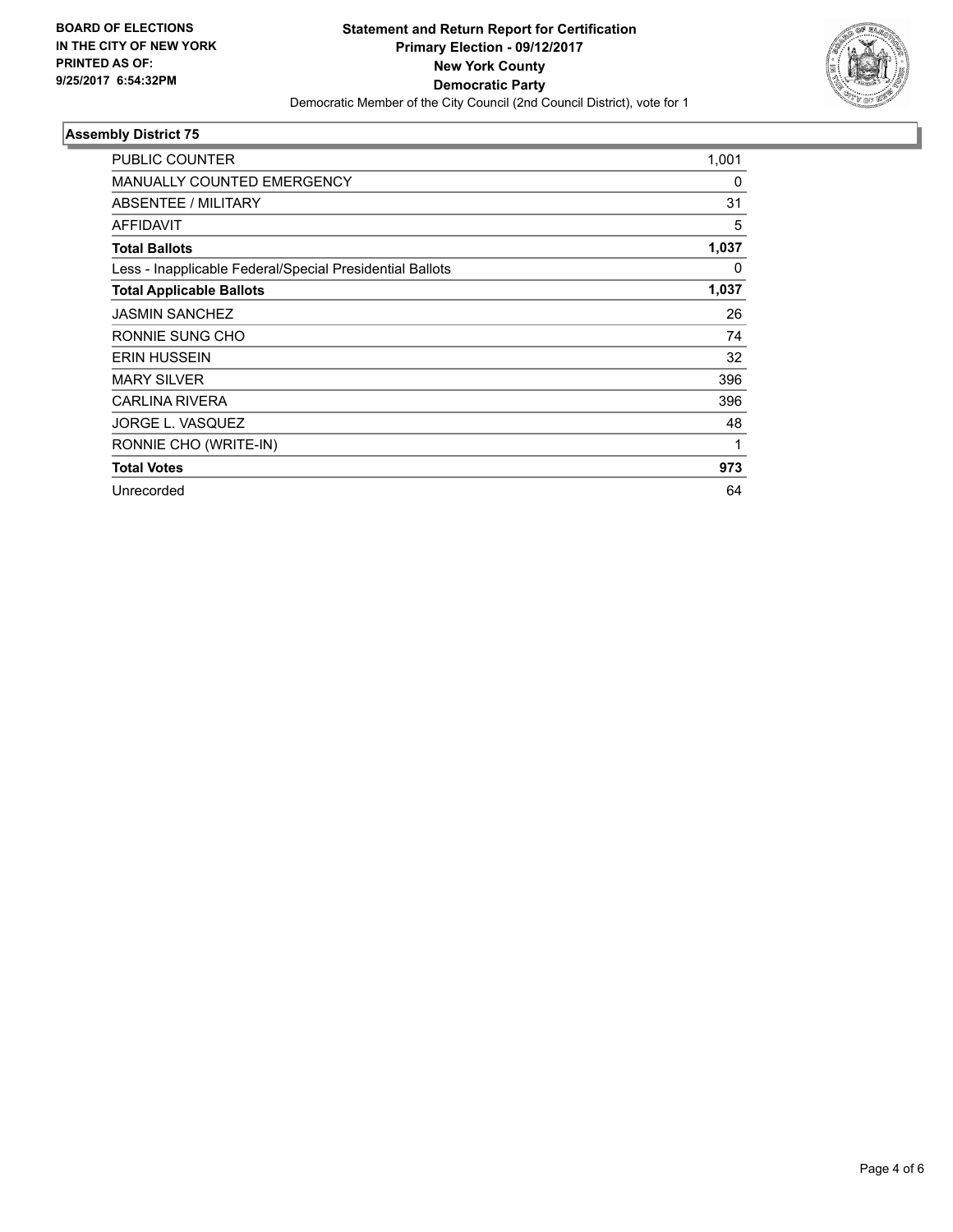

## **Total for Democratic Member of the City Council (2nd Council District) - New York County**

| PUBLIC COUNTER                                           | 13,913      |
|----------------------------------------------------------|-------------|
| <b>MANUALLY COUNTED EMERGENCY</b>                        | 0           |
| ABSENTEE / MILITARY                                      | 327         |
| AFFIDAVIT                                                | 112         |
| <b>Total Ballots</b>                                     | 14,352      |
| Less - Inapplicable Federal/Special Presidential Ballots | 0           |
| <b>Total Applicable Ballots</b>                          | 14,352      |
| <b>JASMIN SANCHEZ</b>                                    | 638         |
| RONNIE SUNG CHO                                          | 1,181       |
| ERIN HUSSEIN                                             | 267         |
| <b>MARY SILVER</b>                                       | 2,282       |
| <b>CARLINA RIVERA</b>                                    | 8,354       |
| JORGE L. VASQUEZ                                         | 1,040       |
| AARON FOLTENAVER (WRITE-IN)                              | 1           |
| ALICE CANCEL (WRITE-IN)                                  | 1           |
| CHRISTOPHER MARTE (WRITE-IN)                             | 6           |
| CLAUDE WINFIELD (WRITE-IN)                               | 1           |
| FENTON LAWLESS (WRITE-IN)                                | 1           |
| HARVEY EPSTEIN (WRITE-IN)                                | 1           |
| HENRY A. MARTUSCELLO (WRITE-IN)                          | 1           |
| HOWARD STERN (WRITE-IN)                                  | 1           |
| JUAN PAGAN (WRITE-IN)                                    | $\mathbf 1$ |
| KEITH POWERS (WRITE-IN)                                  | 3           |
| KIETH POWERS (WRITE-IN)                                  | 1           |
| MANNY CAVACO (WRITE-IN)                                  | 1           |
| MARGARET S. CHIN (WRITE-IN)                              | 5           |
| MARK BELLO (WRITE-IN)                                    | 1           |
| PAUL NEWELL (WRITE-IN)                                   | 1           |
| ROBERT E. CRUZ (WRITE-IN)                                | 1           |
| RONNIE CHO (WRITE-IN)                                    | 1           |
| SAL SICHON (WRITE-IN)                                    | 1           |
| UNATTRIBUTABLE WRITE-IN (WRITE-IN)                       | 8           |
| YOSEF MENDALSBERG (WRITE-IN)                             | 1           |
| <b>Total Votes</b>                                       | 13,800      |
| Unrecorded                                               | 552         |